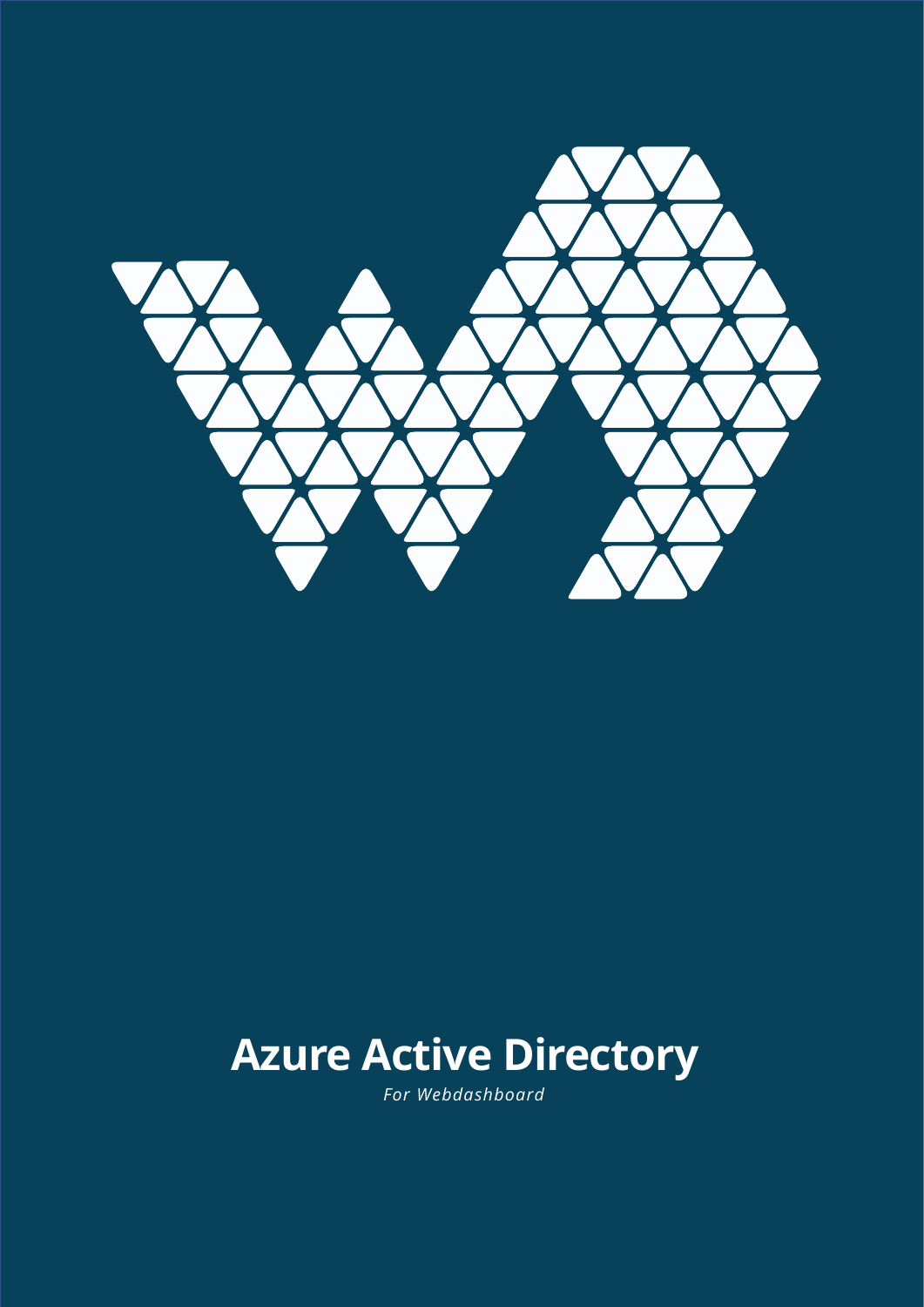# <span id="page-1-0"></span>Table of contents

# <span id="page-1-1"></span>Introduction

One of the key features of Webdashboard is that you can let everyone login to get access to your Power BI reports in Webdashboard. With no difference for whether these are customers, suppliers, or for example the CEO or a cashier. There are two ways to provide access:

- 1) You can invite everyone with an e-mail address. Everyone gets a personal Webdashboard account through which they can login to your environment.
- 2) You can connect your own user management system to Webdashboard. This includes Azure Active Directory, Azure B2C and Google Workspace. This way your users get access to Webdashboard with Single Sign On, and with the same username and password they use in your other environments.

In this leaflet we'll show you:

- What benefits you will have by connecting Webdashboard to your Azure Active Directory.
- How you connect Azure Active Directory to Webdashboard.
- How you add Azure Active Directory users to Webdashboard.
- How you can Sync users in Active Directory groups to Webdashboard|.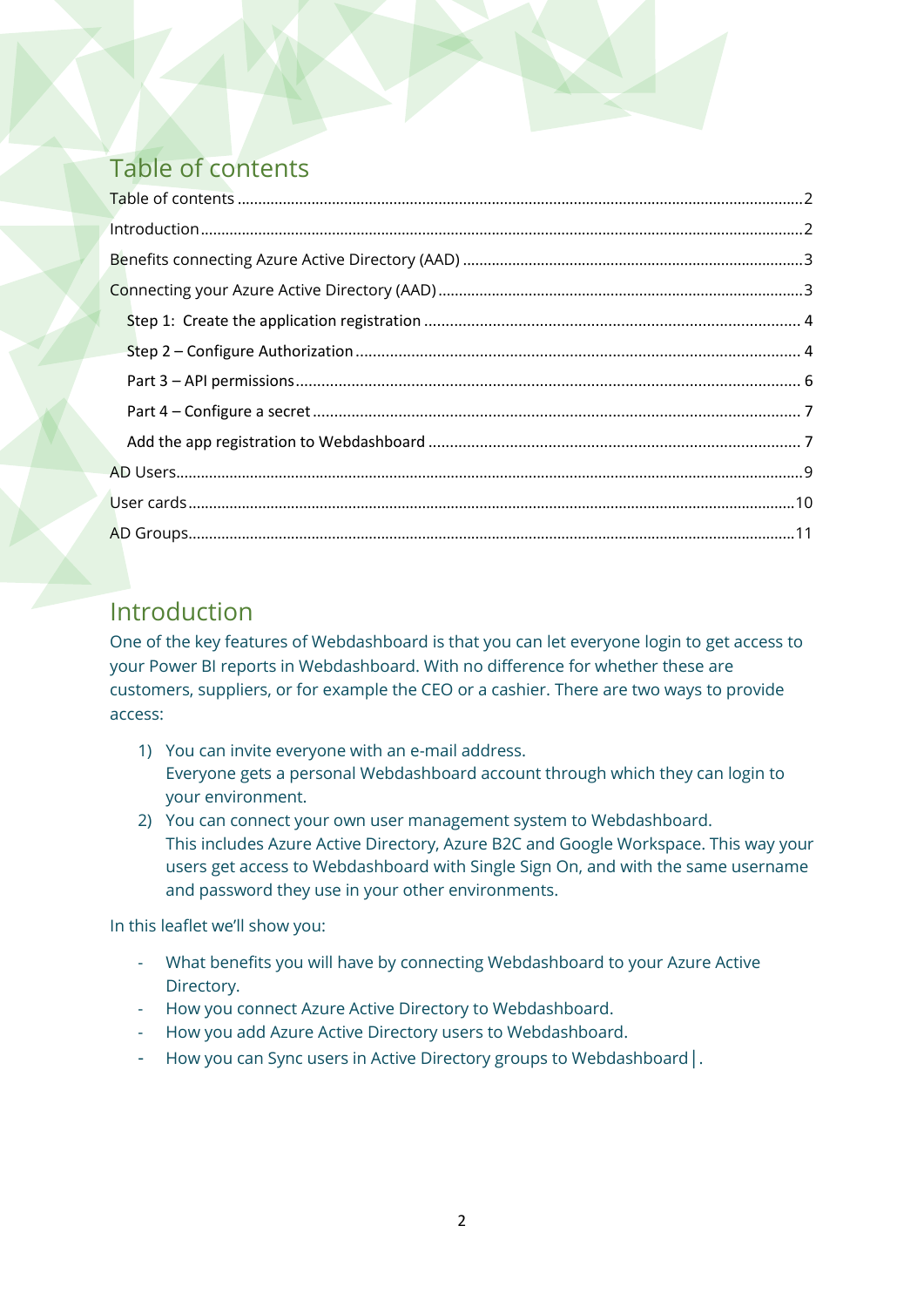# <span id="page-2-0"></span>Benefits connecting Azure Active Directory (AAD)

By setting up a connection between AAD and Webdashboard, you can allow invited users to sign in to Webdashboard with their own AAD accounts. On the Sign-in page, a user can simply enter the email (UPN) they use to sign in to AAD. After clicking *Next* they will see the familiar AAD sign-in page of your company. After signing in they are logged into Webdashboard. When already signed in to an AAD account, step 2 will not be visible to the user.



# <span id="page-2-1"></span>Connecting your Azure Active Directory (AAD)

To enable AAD you will need to configure an *application registration* in your AAD. An app registration is a safe way for a system administrator to give access to your AAD with only the minimum rights needed. Webdashboard needs the following rights:

- Sign In Users (delegate permission, users sign in by themselves)
- Read Directory data (application permission, for AD groups)
- Read User data (Application permission, for AD user profiles)

After you created the app registration you'll add the application to Webdashboard and you're set to go.

The steps on the following pages will guide you through this process in more detail.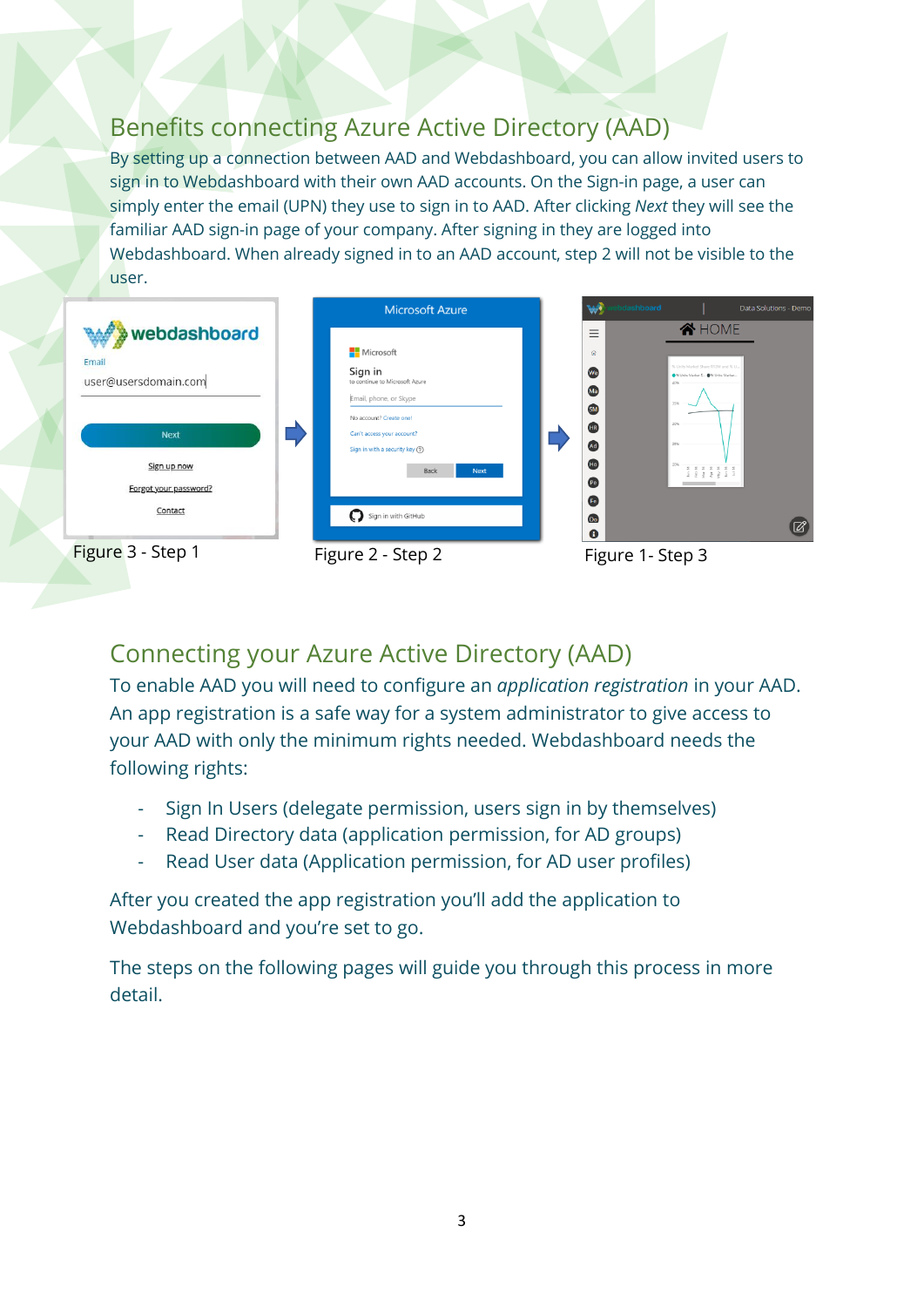#### <span id="page-3-0"></span>**Step 1: Create the application registration**

Browse to your Azure Active panel, make sure you login with an administrator account

[https://portal.azure.com/#blade/Microsoft\\_AAD\\_IAM/ActiveDirectoryMenuBlade/](https://portal.azure.com/#blade/Microsoft_AAD_IAM/ActiveDirectoryMenuBlade/Overview) [Overview.](https://portal.azure.com/#blade/Microsoft_AAD_IAM/ActiveDirectoryMenuBlade/Overview)

Now to navigate to *App registrations* and create a *New registration*



*Figure 4 - New app registration*

Now give the application a clear name, choose the accounts you want to give Webdashboard access to (*Single Tenant* is the most common option). Next, make sure to fill out the *Redirect URL*:

<https://backend.webdashboard.com/api/Authentication/ActiveDirectory>



*Figure 5 - Create the application*

#### <span id="page-3-1"></span>**Step 2 – Configure Authorization**

After creating the application go to *Authentication* and add these URI's: <https://devapi.webdashboard.com/api/Authentication/ActiveDirectory> <https://app.webdashboard.com/en/teams-app/callback>

Check the *Access tokens* checkbox.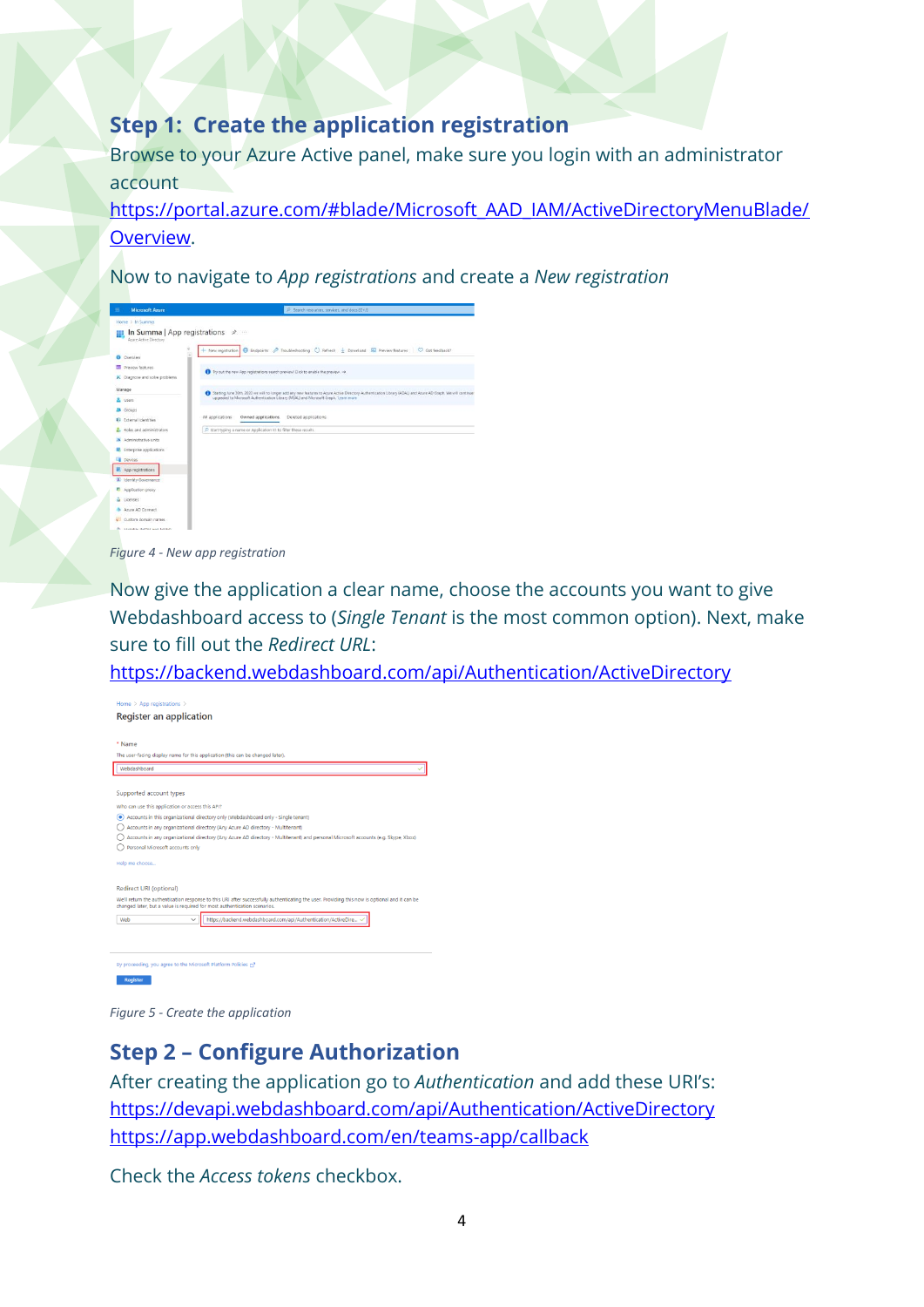# Finally, click *Save.*

| <b>Microsoft Azure</b><br>≡                        | $\mathcal{P}$ Search resources, services, and docs (G+/)                                                                                                                                                                                                                                                                           |  |  |  |  |  |
|----------------------------------------------------|------------------------------------------------------------------------------------------------------------------------------------------------------------------------------------------------------------------------------------------------------------------------------------------------------------------------------------|--|--|--|--|--|
| Home > Webdashboard                                |                                                                                                                                                                                                                                                                                                                                    |  |  |  |  |  |
| <b>Webdashboard</b>   Authentication $\mathcal{P}$ |                                                                                                                                                                                                                                                                                                                                    |  |  |  |  |  |
| Ω<br>Search (Ctrl+/)<br>$\ll$                      | $\Box$ Save<br>$\times$ Discard<br>$\heartsuit$ Got feedback?                                                                                                                                                                                                                                                                      |  |  |  |  |  |
| Overview<br>Quickstart                             | Platform configurations                                                                                                                                                                                                                                                                                                            |  |  |  |  |  |
| Integration assistant                              | Depending on the platform or device this application is targeting, additional configuration may be<br>redirect URIs, specific authentication settings, or fields specific to the platform.                                                                                                                                         |  |  |  |  |  |
| Manage                                             | $+$ Add a platform                                                                                                                                                                                                                                                                                                                 |  |  |  |  |  |
| <b>Branding</b>                                    |                                                                                                                                                                                                                                                                                                                                    |  |  |  |  |  |
| Э<br>Authentication                                | $\land$ Web                                                                                                                                                                                                                                                                                                                        |  |  |  |  |  |
| Certificates & secrets                             | <b>Redirect URIs</b>                                                                                                                                                                                                                                                                                                               |  |  |  |  |  |
| Token configuration<br>ш                           | The URIs we will accept as destinations when returning authentication responses (tokens) after su                                                                                                                                                                                                                                  |  |  |  |  |  |
| <b>API permissions</b>                             | reply URLs. Learn more about Redirect URIs and their restrictions                                                                                                                                                                                                                                                                  |  |  |  |  |  |
| Expose an API                                      | https://app.webdashboard.com/en/teams-app/callback                                                                                                                                                                                                                                                                                 |  |  |  |  |  |
| App roles                                          | https://devapi.webdashboard.com/api/Authentication/ActiveDirectory                                                                                                                                                                                                                                                                 |  |  |  |  |  |
| Owners                                             | https://backend.webdashboard.com/api/Authentication/ActiveDirectory                                                                                                                                                                                                                                                                |  |  |  |  |  |
| Roles and administrators   Preview                 | Add URI                                                                                                                                                                                                                                                                                                                            |  |  |  |  |  |
| Manifest                                           |                                                                                                                                                                                                                                                                                                                                    |  |  |  |  |  |
|                                                    | Front-channel logout URL                                                                                                                                                                                                                                                                                                           |  |  |  |  |  |
| Support + Troubleshooting<br>Troubleshooting       | This is where we send a request to have the application clear the user's session data. This is required fo<br>work correctly.                                                                                                                                                                                                      |  |  |  |  |  |
| New support request                                | e.g. https://example.com/logout                                                                                                                                                                                                                                                                                                    |  |  |  |  |  |
|                                                    | Implicit grant and hybrid flows                                                                                                                                                                                                                                                                                                    |  |  |  |  |  |
|                                                    | Request a token directly from the authorization endpoint. If the application has a single-page arch<br>doesn't use the authorization code flow, or if it invokes a web API via JavaScript, select both access tol<br>For ASP.NET Core web apps and other web apps that use hybrid authentication, select only ID tokens<br>tokens. |  |  |  |  |  |
|                                                    | Select the tokens you would like to be issued by the authorization endpoint:                                                                                                                                                                                                                                                       |  |  |  |  |  |
|                                                    | Access tokens (used for implicit flows)                                                                                                                                                                                                                                                                                            |  |  |  |  |  |
|                                                    | ID tokens (used for implicit and hybrid flows)                                                                                                                                                                                                                                                                                     |  |  |  |  |  |

*Figure 6 - Add authorized URI's*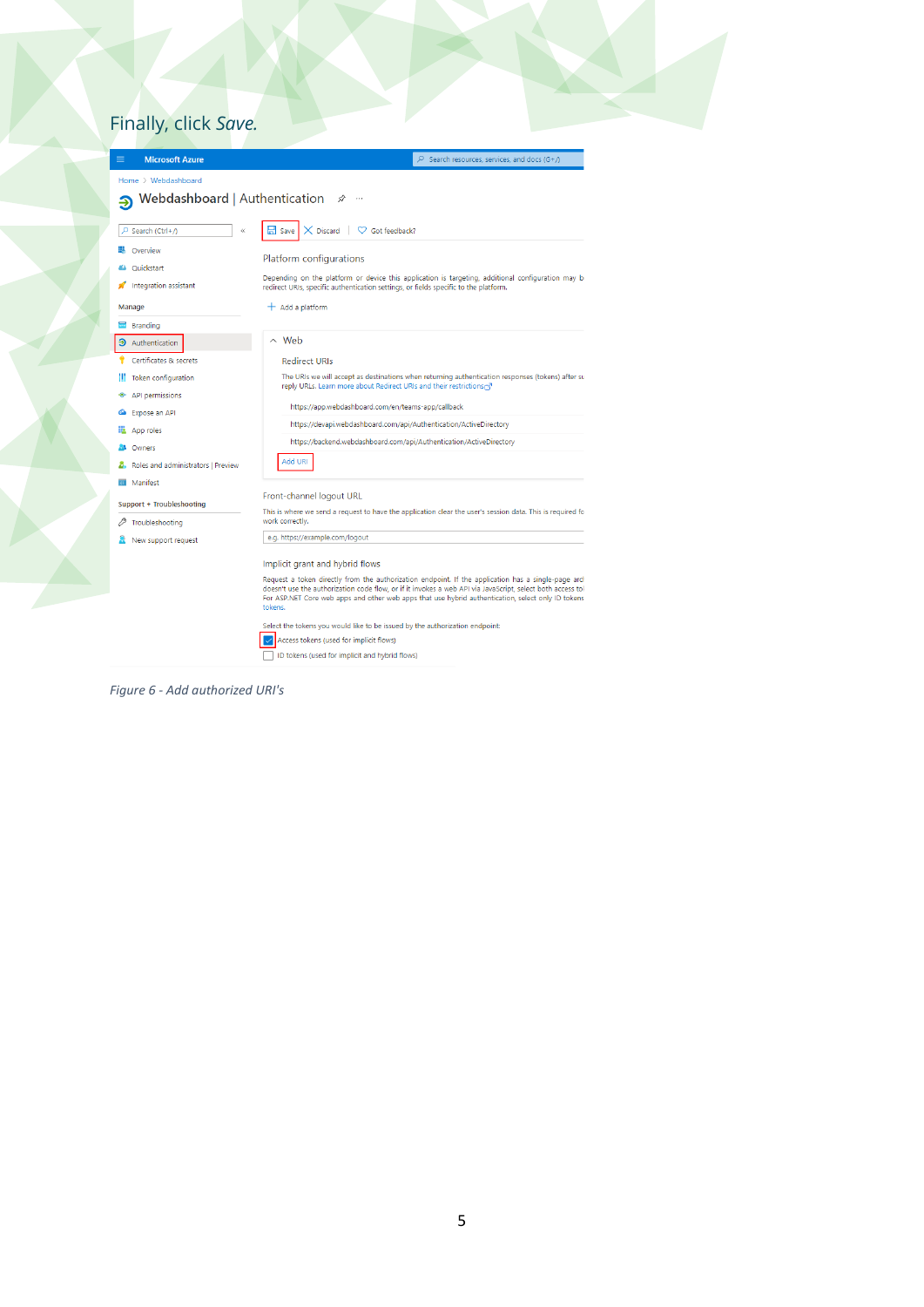## <span id="page-5-0"></span>**Part 3 – API permissions**

Navigate to *API permissions*, then open the *Add a permission* screen for *Microsoft Graph*.



*Figure 7 - Open the Microsoft Graph permissions selection*

Now add the following permissions:

- Openid (delegate -> permission)
- Directory.Read.All (application -> Directory)
- User.Read.All (application -> User)

Now the screen should look like *in Figure* 8. If so click *Grant admin consent*.

| Configured permissions     |             |                                                                   |                   |                                                                                                                                                                                                                                                                     |          |
|----------------------------|-------------|-------------------------------------------------------------------|-------------------|---------------------------------------------------------------------------------------------------------------------------------------------------------------------------------------------------------------------------------------------------------------------|----------|
|                            |             |                                                                   |                   | Applications are authorized to call APIs when they are granted permissions by users/admins as part of the consent process. The list<br>of configured permissions should include all the permissions the application needs. Learn more about permissions and consent |          |
|                            |             | $+$ Add a permission $\sqrt{\ }$ Grant admin consent for In Summa |                   |                                                                                                                                                                                                                                                                     |          |
| API / Permissions n Type   |             | <b>Description</b>                                                | Admin consent req | <b>Status</b>                                                                                                                                                                                                                                                       |          |
| $\vee$ Microsoft Graph (3) |             |                                                                   |                   |                                                                                                                                                                                                                                                                     | $\cdots$ |
| Directory.Read.All         | Application | Read directory data                                               | Yes               | A Not granted for In Sum                                                                                                                                                                                                                                            |          |
| openid                     | Delegated   | Sian users in                                                     | No                |                                                                                                                                                                                                                                                                     |          |
| User, Read, All            | Application | Read all users' full profiles                                     | Yes               | Not granted for In Sum                                                                                                                                                                                                                                              |          |
|                            |             |                                                                   |                   |                                                                                                                                                                                                                                                                     |          |

*Figure 8 - Grant admin consent*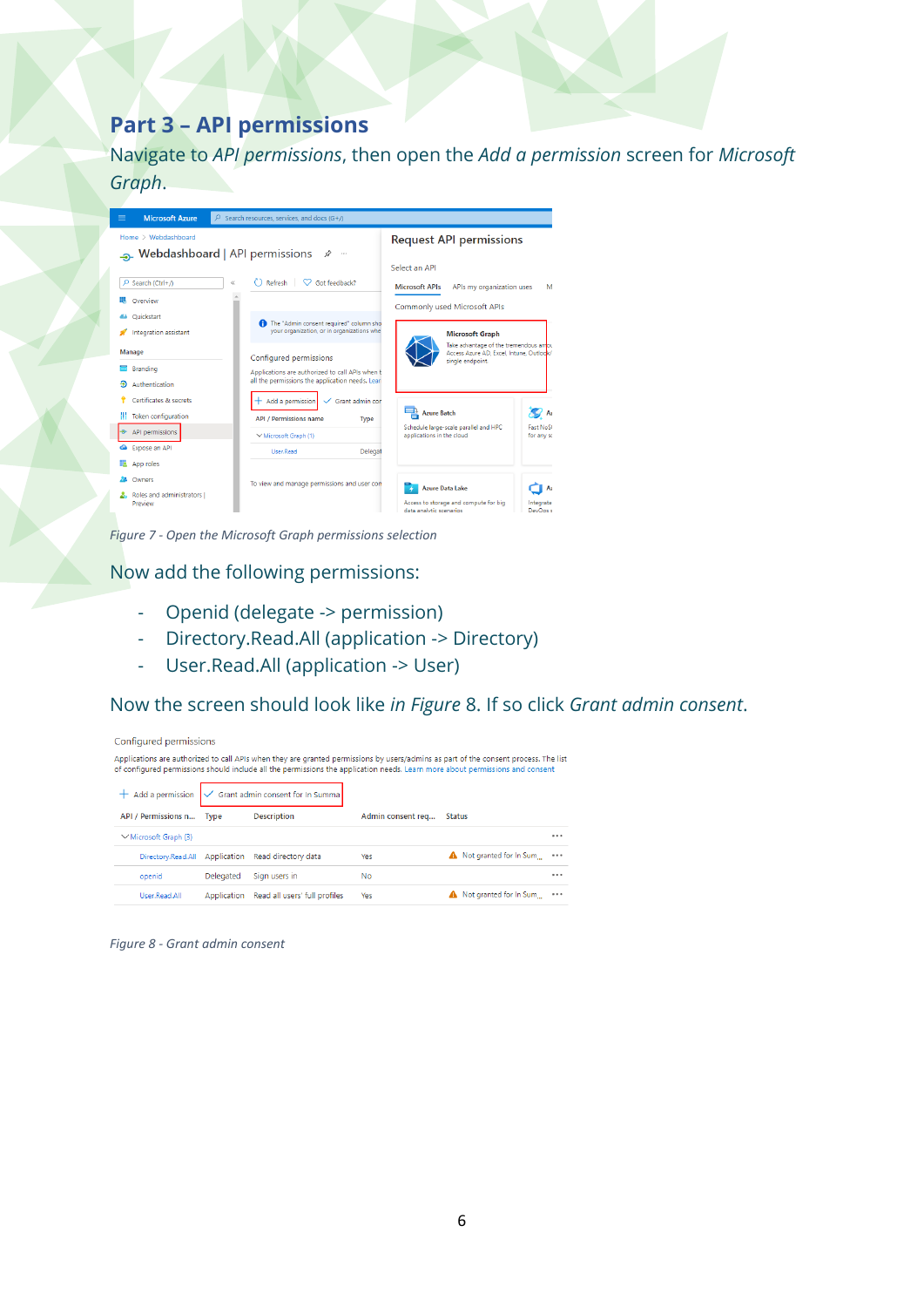#### <span id="page-6-0"></span>**Part 4 – Configure a secret**

Navigate to *Certificates & secrets* and create a *New client secret*. Make sure to mark the expire date in your calendar, to create a new secret when this secret expires.

| <b>Microsoft Azure</b><br>$\equiv$                         | $P$ Search resources, services, and docs (G+/)                        |                     | 侷<br>$\boxed{\Sigma}$ | 63<br>$\circledR$ | ஒ                     | Olivier.vandeRhoer@ins<br>IN SUMMA |
|------------------------------------------------------------|-----------------------------------------------------------------------|---------------------|-----------------------|-------------------|-----------------------|------------------------------------|
| Home > Webdashboard                                        |                                                                       | Add a client secret |                       |                   |                       | ×                                  |
| Webdashboard   Certificates & secrets                      |                                                                       |                     |                       |                   |                       |                                    |
|                                                            |                                                                       | <b>Description</b>  |                       | Webdashboard      |                       |                                    |
| Ctrl+/)<br>$\ll$                                           | Got feedback?                                                         | Expires             |                       |                   | Recommended: 6 months |                                    |
| Overview                                                   | Credentials enable confidential a<br>addressable location (using an H |                     |                       |                   |                       |                                    |
| Quickstart                                                 | client secret) as a credential.                                       |                     |                       |                   |                       |                                    |
| Integration assistant                                      |                                                                       |                     |                       |                   |                       |                                    |
| Manage                                                     | Certificates                                                          |                     |                       |                   |                       |                                    |
| <b>Branding</b>                                            | Certificates can be used as secre<br>keys.                            |                     |                       |                   |                       |                                    |
| Authentication<br>∍                                        |                                                                       |                     |                       |                   |                       |                                    |
| Certificates & secrets                                     | 추<br>Upload certificate                                               |                     |                       |                   |                       |                                    |
| Token configuration                                        | Thumbprint                                                            |                     |                       |                   |                       |                                    |
| <b>API permissions</b><br>÷                                | No certificates have been added                                       |                     |                       |                   |                       |                                    |
| Expose an API<br>ھە                                        |                                                                       |                     |                       |                   |                       |                                    |
| App roles<br>链                                             |                                                                       |                     |                       |                   |                       |                                    |
| Owners<br>22                                               | <b>Client secrets</b>                                                 |                     |                       |                   |                       |                                    |
| Roles and administrators   Preview                         | A secret string that the applicatio<br>password.                      |                     |                       |                   |                       |                                    |
| Manifest<br>m                                              |                                                                       |                     |                       |                   |                       |                                    |
| Support + Troubleshooting                                  | $+$ New client secret                                                 |                     |                       |                   |                       |                                    |
| Troubleshooting<br>P                                       | <b>Description</b>                                                    |                     |                       |                   |                       |                                    |
| New support request                                        | No client secrets have been crea                                      |                     |                       |                   |                       |                                    |
|                                                            |                                                                       | Add                 | Cancel                |                   |                       |                                    |
| https://portal.azure.com/#blade/Microsoft AAD RegisteredAp |                                                                       |                     |                       |                   |                       |                                    |

*Figure 9 - Create a client secret*

#### <span id="page-6-1"></span>**Add the app registration to Webdashboard**

Navigate in [https://app.webdashboard.com](https://app.webdashboard.com/) to the *User overview* screen (with a Portal Admin account). Click the magic wand button and click on *Connect my business to AD*.



*Figure 10 - Open AD connection popup*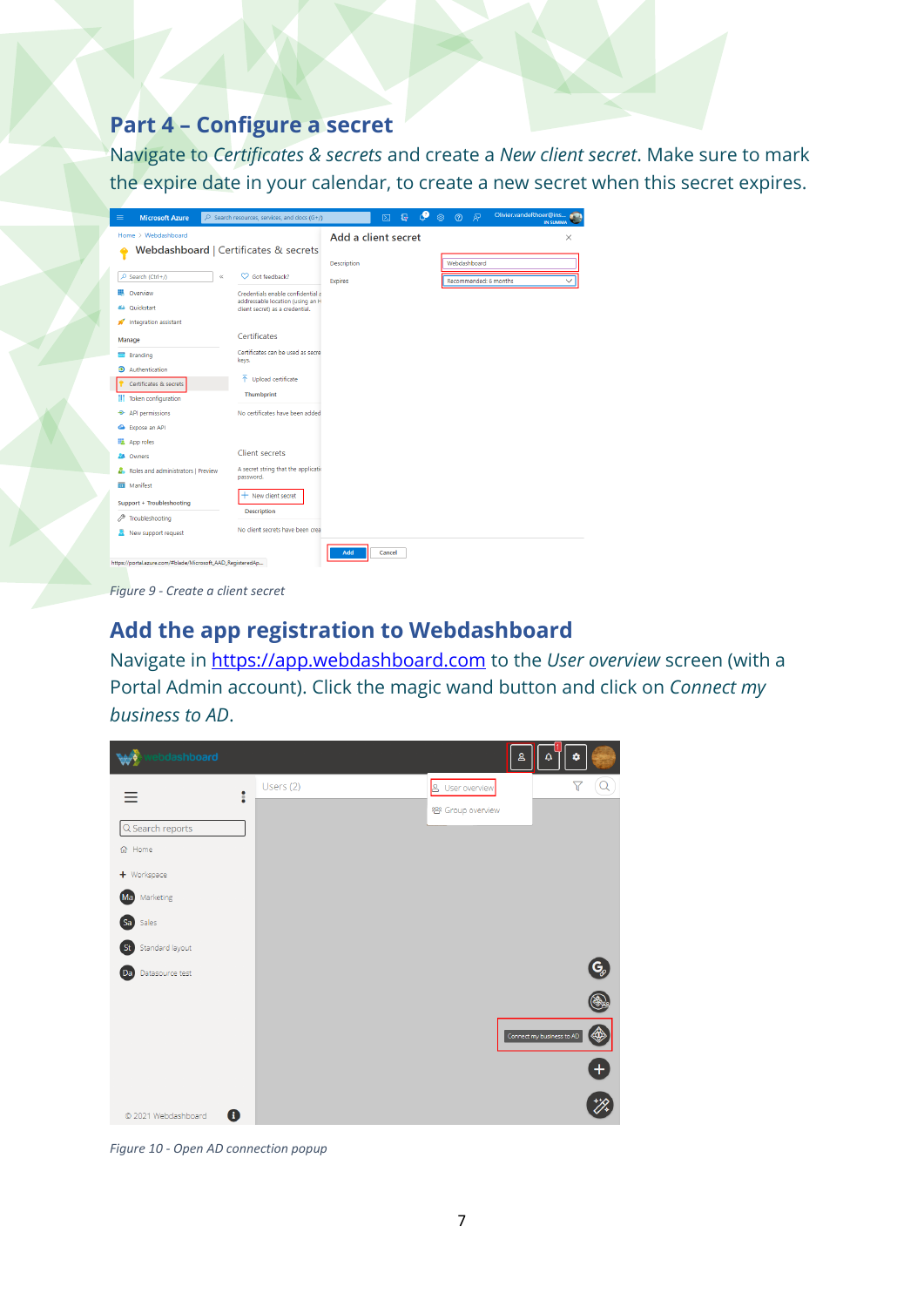## Fill out the information from your app registration:

- **Application (client) ID**
- Directory (tenant) ID
- Client secret

| Home $>$<br>Webdashboard $\mathscr{R}$<br>₩ |                                                                  |  |  |  |
|---------------------------------------------|------------------------------------------------------------------|--|--|--|
| $\rho$ Search (Ctrl+ $\wedge$               | Delete<br>Endpoints <b>Bullet</b> Preview features<br>$\ll$<br>п |  |  |  |
| I Overview                                  |                                                                  |  |  |  |
| Ouickstart<br>ぶふ                            | $\land$ Essentials                                               |  |  |  |
| Integration assistant                       | Display name<br>Webdashboard                                     |  |  |  |
| Manage                                      | Application (client) ID<br>5ab97982-923c-47c7-8e50-c8fdcf69ab62  |  |  |  |
| <b>Branding</b><br><b>Marie</b>             | Object ID                                                        |  |  |  |
| Authentication<br>அ                         | 0c9a2791-48f8-4e3b-b72e-c404e40d76e2                             |  |  |  |
| Certificates & secrets                      | Directory (tenant) ID<br>414e2611-c30e-427a-8401-0357654e931f    |  |  |  |

#### *Figure 11 - Application overview*

#### Client secrets

A secret string that the application uses to prove its identity when requesting a token. Also<br>password.

#### $+$  New client secret

| <b>Description</b> | <b>Expires</b> | Value                    |  |
|--------------------|----------------|--------------------------|--|
| Webdashboard       | $5 - 4 - 2022$ | 1 72y7Q~zSm7~pPFliSRuo 1 |  |

*Figure 12 - Certificates & secrets*

#### Click *Next* in Webdashboard and you are connected!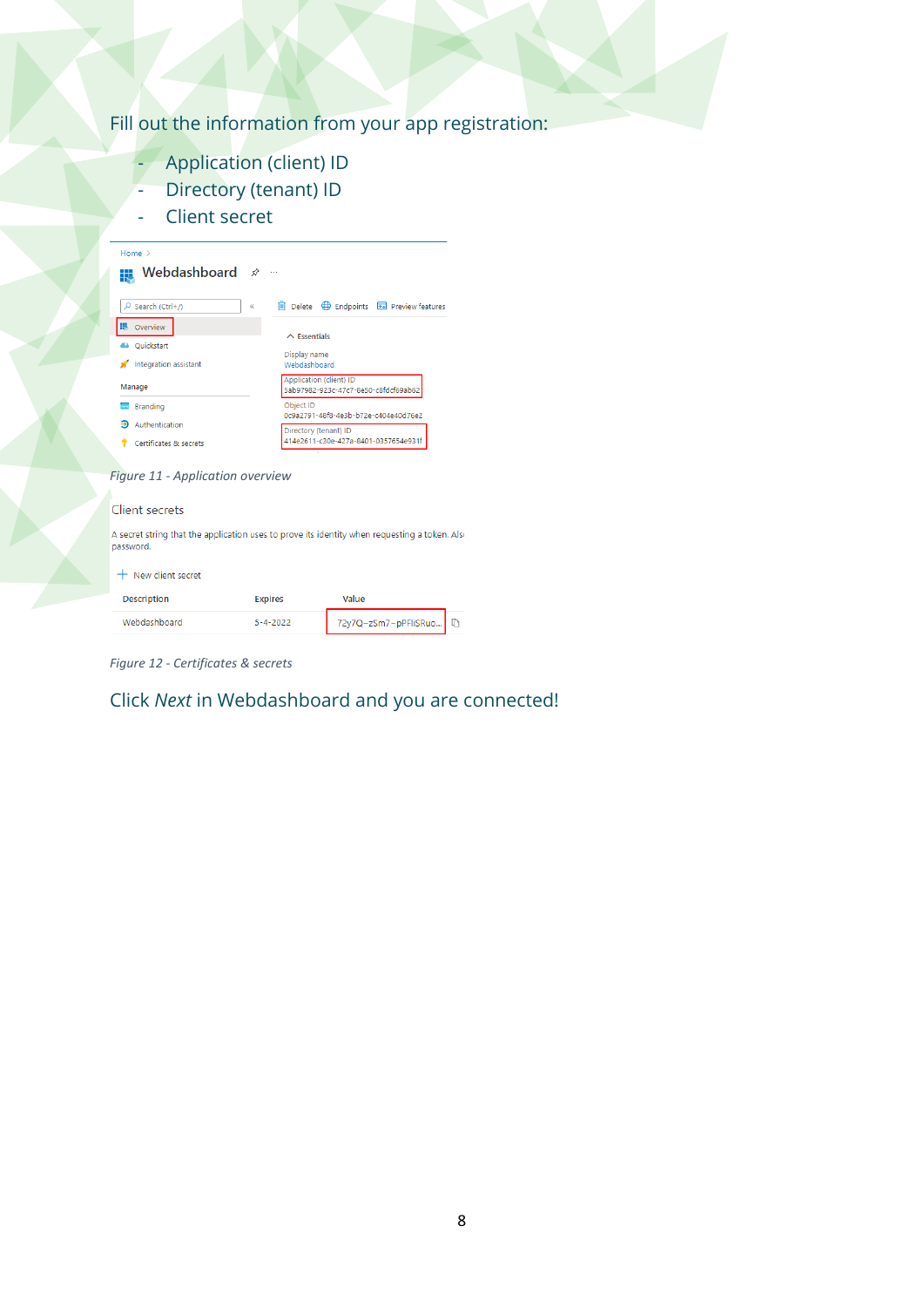#### <span id="page-8-0"></span>AD Users

Now that everything is connected, you can start adding AD Users to Webdashboard. Navigate to Webdashboard's *User overview* and choose *Import users from AD*



*Figure 13 - Import AD Users*

In the popup search for the users you want to add and drag them to the right. People with access will already be on the right side. All the users you add need a Webdashboard license. Make sure you have enough in your subscription.

| Import users from AD                                                                                                            |                          |                                                                |
|---------------------------------------------------------------------------------------------------------------------------------|--------------------------|----------------------------------------------------------------|
| Only users with a connected Office 365 account can be selected. You must search<br>for users, before the users can be imported. |                          |                                                                |
| olivi                                                                                                                           |                          | ' Search user in your AD '                                     |
| Postponed invite (not available for users that have access to another Webdashboard<br>portal)                                   |                          |                                                                |
| <b>◎</b> Users outside of portal                                                                                                | <b>◎</b> Users in portal | Olivier van de Rhoer - In Sun<br>Olivier.vandeRhoer@insumma.nl |
|                                                                                                                                 |                          |                                                                |
|                                                                                                                                 | <b>IMPORT USERS</b>      |                                                                |

*Figure 14 - Search for the user you want to add*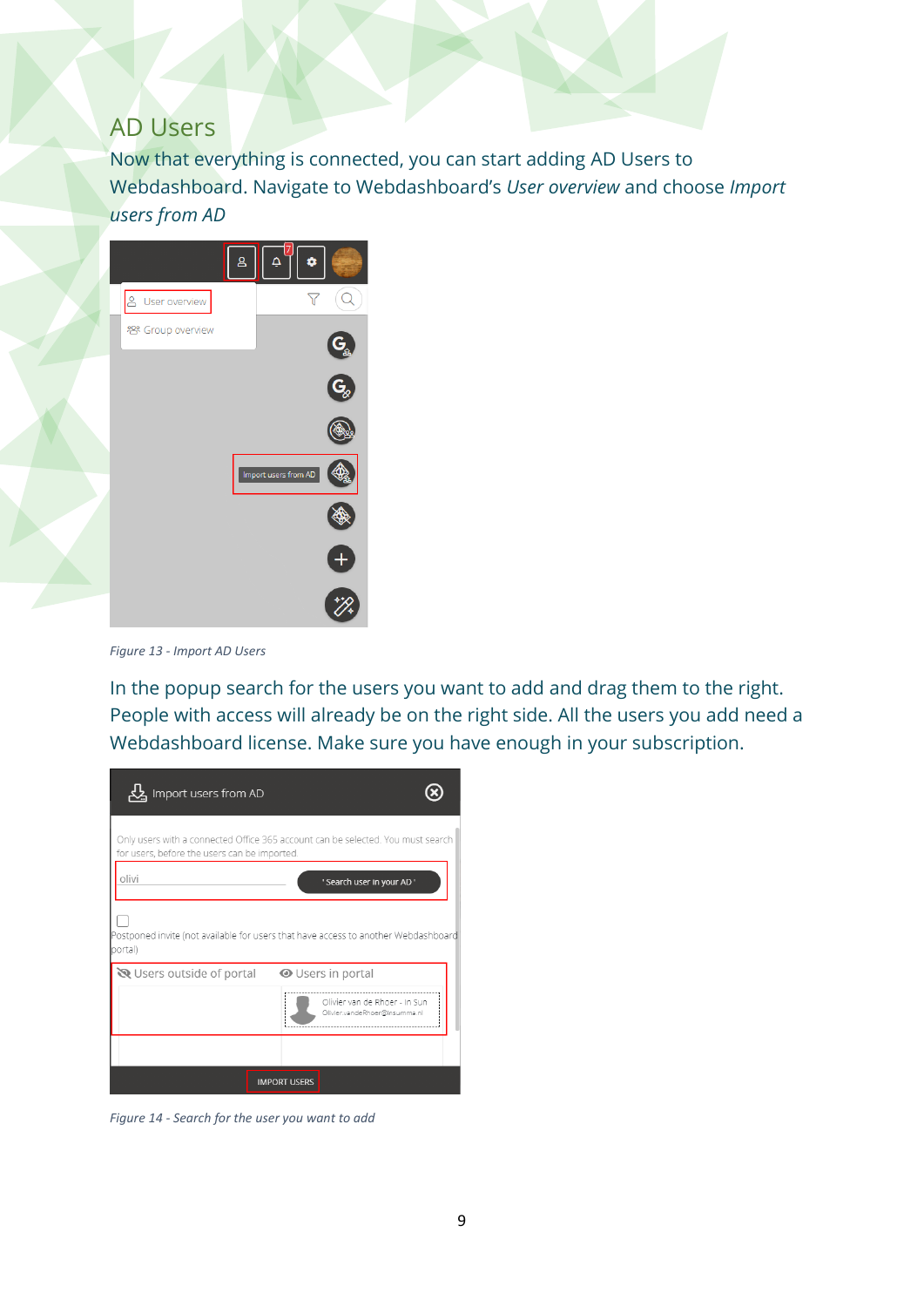## <span id="page-9-0"></span>User cards

The AAD users will appear with an AAD logo on their user card and a Row Level Security (RLS) field. This is not the e-mail, but their UPN. This is used by Webdashboard for RLS. Note: the UPN is found behind the shield logo on the user card and can only be changed in AAD, not in Webdashboard.

To give a user access to a *Workspace*, click the shield logo in the user card menu.

To edit the default landing page, click the pen button in the user card menu.



*Figure 15 - AAD User card*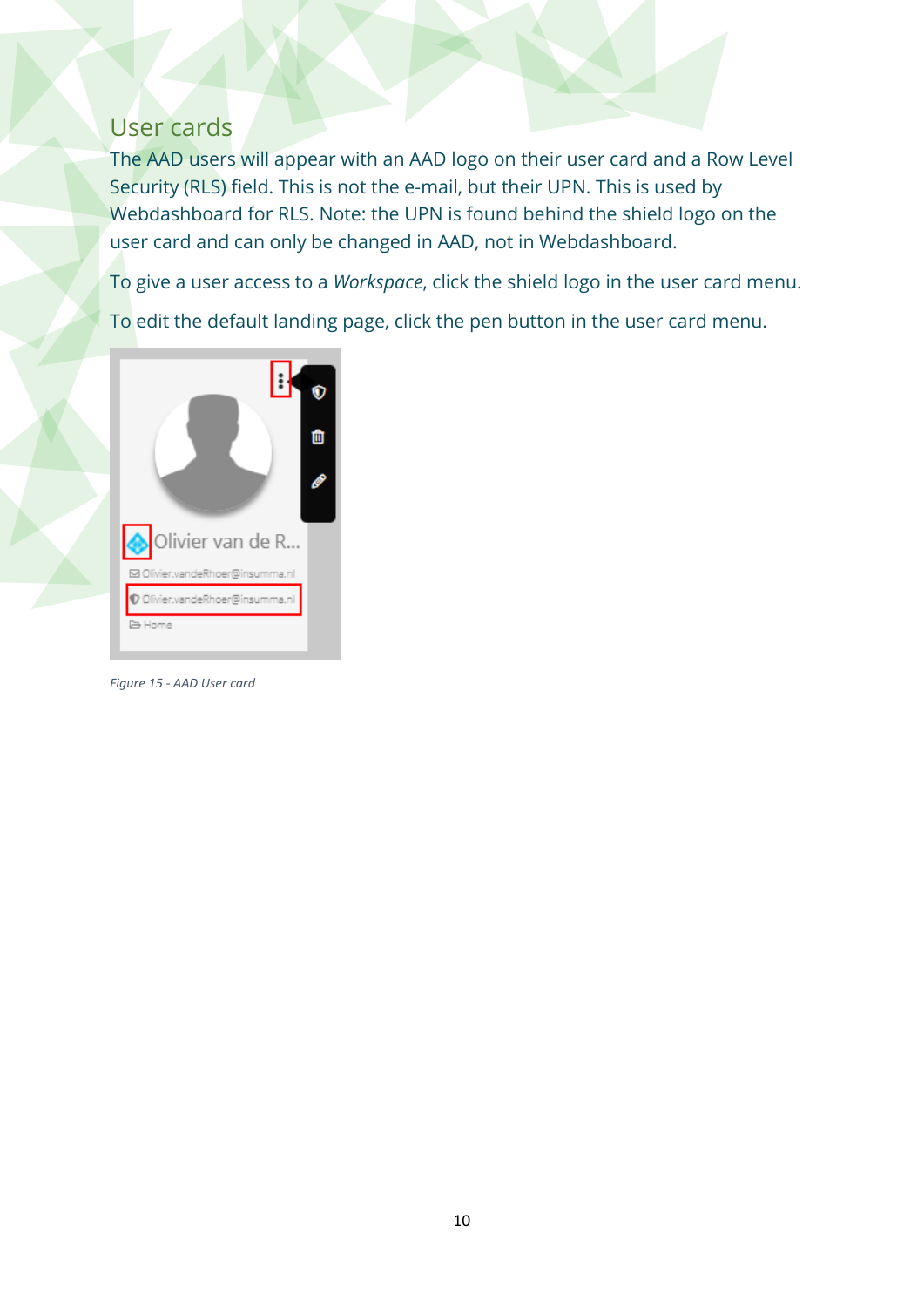## <span id="page-10-0"></span>AD Groups

AAD Groups (Office or security groups) can also be added to Webdashboard. When adding and AAD group the users will not be automatically be added. You can use the group for 3 purposes:

1. Enable users sync

This will sync users that are in an AD Group (also works with hierarchical groups) to Webdashboard.

Click on the user's logo under actions and switch on the sync. When enabling this, two thing happen:

- a. All the AAD Users not already in Webdashboard will be automatically added
- b. A subscription is made on your AAD to get notified if the group is changed as described in detail [here.](https://docs.microsoft.com/en-us/graph/api/resources/group?view=graph-rest-1.0)
- c. Licenses will not be added or deleted when enabling sync. Please contact Team Webdashboard, if you want to enable this option.
- 2. Workspace security

Give access to a *Workspace* through this group. All the users in this group (that also have access to Webdashboard) will gain access to the workspace Click on the shield button under actions

3. Configure startup page

By default all the users will land on the Webdashboard home page. If you want a group of users to land directly in a Workspace, you can configure that on a group.

Click on the pen button under actions



*Figure 16 - AD Group after it's added to Webdashboard*



*Figure 17 - User sync switch*